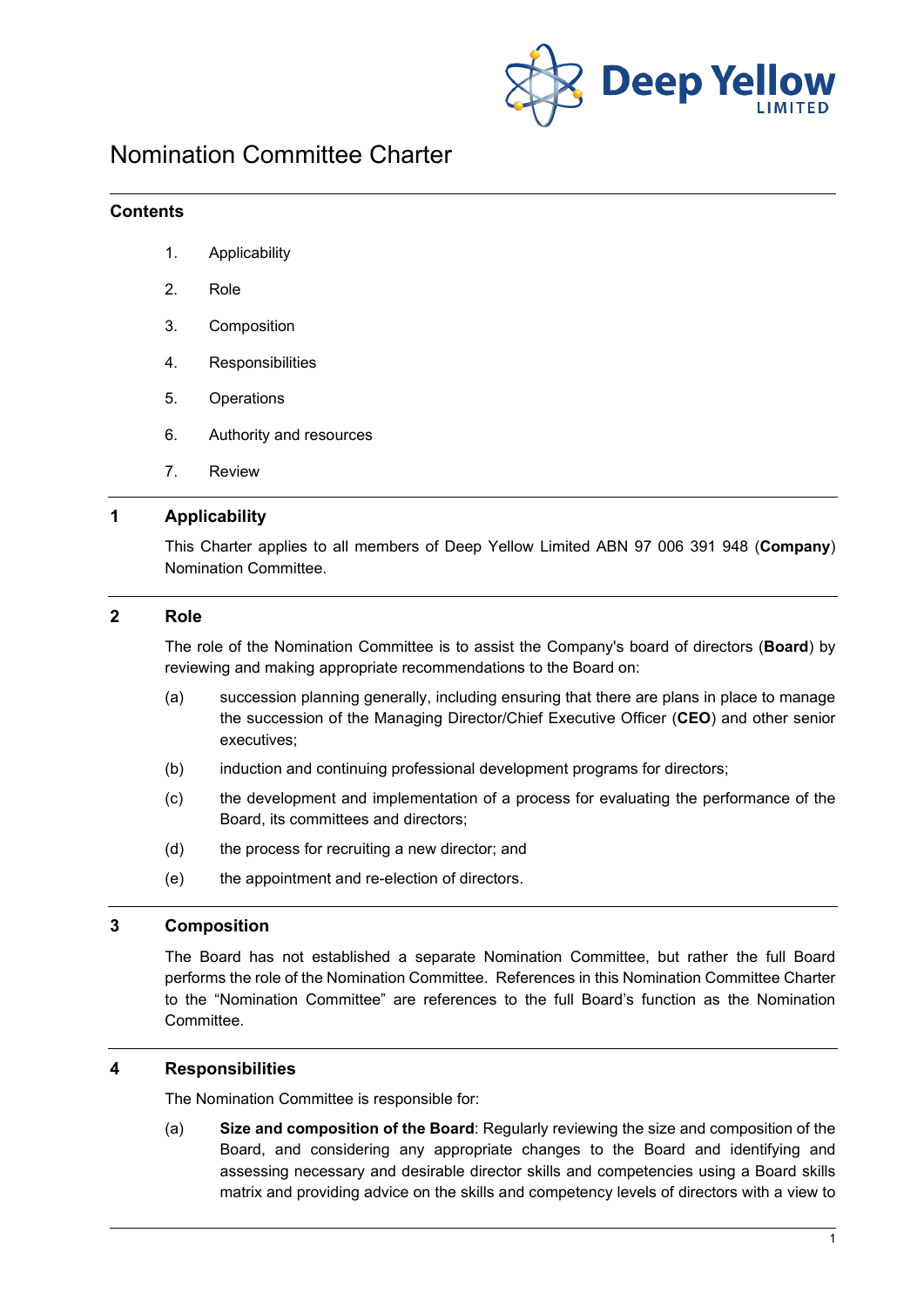enhancing the Board, including considering what training or development could be undertaken to fill any gaps identified.

- (b) **Board skills matrix**: Developing and recommending to the Board for approval the board skills matrix setting out the mix of skills and diversity that the Board currently has or is looking to achieve in its membership for inclusion in the Company's corporate governance statement.
- (c) **Succession planning**: Reviewing any succession plans for the Board, CEO and other senior executives.
- (d) **Induction and continuing professional development**: Developing the Company's Induction Program and developing the appropriate programs so that directors have access to ongoing education relevant to their position in the Company, including ongoing education on developments in accounting standards.
- (e) **Performance evaluation:** Developing a process for the evaluation of the Board, its committees and individual directors.
- (f) **Director selection and (re)appointment**: Developing the Company's Policy and Procedure for the Selection and (Re)Appointment of Directors, including evaluating the balance of skills, knowledge, experience, independence and diversity on the Board and, in the light of this evaluation, preparing a description of the role and capabilities required for a particular appointment. The Nomination Committee will also carry out the functions ascribed to the Nomination Committee in the Policy and Procedure for the Selection and (Re)Appointment of Directors.
- (g) **Diversity**: If considered appropriate, making recommendations to the Board as to appropriate measurable objectives for achieving gender diversity, and annually reviewing those objectives and the Company's progress towards achieving them.
- (h) **Other**: Performing such other functions related to this charter as requested by the Company's Board.

## **5 Operations**

When matters within the responsibility of the Nomination Committee are considered, they are marked as separate agenda items at meetings of the Board. The Board deals with any conflicts of interest that may occur by ensuring that the director with a conflicting interest is not party to the relevant discussions.

#### **6 Authority and resources**

The Nomination Committee is authorised to:

- (a) seek any information it requires to perform its duties, from any employee of the Company;
- (b) obtain, at the Company's expense, external legal or other professional advice on any matter within its responsibilities as set out in this Nomination Committee Charter; and
- (c) seek input or advice from external consults or other specialists. For example, the Nomination Committee may engage external consultants in its search for a new director, particularly as a means to increase the presentation of candidates which meet the requirements and objectives of the Company's Diversity Policy.